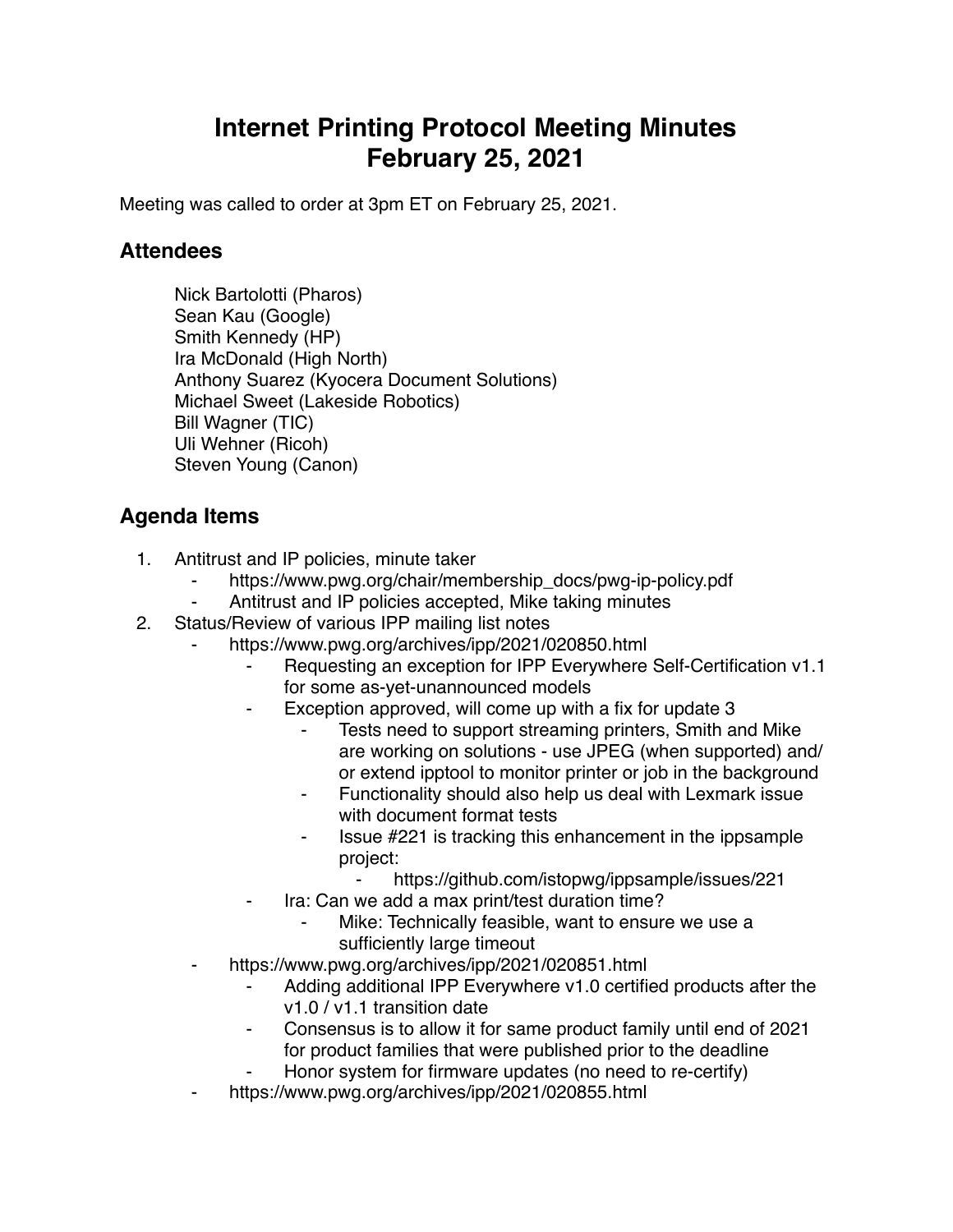- ⁃ [PWG5100.20] Issue #104: Add guidance / policy on registering derivative products
- ⁃ Consensus is to allow it for same product family within 6 months of original self-certification; otherwise requires a fresh self-certification
- ⁃ https://www.pwg.org/archives/ipp/2021/020858.html
	- Fwd: [Secdispatch] Requesting agenda time for draft-rsalz-use-san
	- https://www.pwg.org/archives/ipp/2021/020864.html
		- RFC: "printer-service-col (collection)" Printer Description
		- Consensus is to approve, add this to EPX
- https://www.pwg.org/pipermail/ipp/2021/020865.html
	- ⁃ RFC: "printer-cover (1setOf collection)" and "printer-coverdescription (1setOf text(MAX))"
	- ⁃ Consensus is to approve, register now, add to future update of PSX
	- Action: Mike to add errata issue for PSX to add printer-cover/description
- 3. Status of AMSC and ISO liaisons w/ PWG (Paul)
	- ⁃ https://ftp.pwg.org/pub/pwg/general/sc/pwg-sc-call-minutes-20210125.htm
	- ⁃ https://ftp.pwg.org/pub/pwg/general/sc/pwg-sc-call-minutes-20210222.htm
	- ⁃ See PWG Steering Committee minutes from 01/25/21, 02/22/21
- 4. Status of PWG and IPP WG Formal Approvals and Last Calls (All)
	- **IPP WG Charter (Ira)** 
		- ⁃ https://ftp.pwg.org/pub/pwg/ipp/wd/wd-ipp-charter-20210125-rev.pdf
		- Stable draft for new work items
		- ⁃ IPP WG Last Call started 01/06/21 ended 01/22/21
		- ⁃ PWG Call for Objections started 02/01/21 ended 02/26/21
		- ⁃ One set of comments, but not a formal objection on 02/19/21
		- ⁃ Schedule PWG approval in Q1/Q2 2021
		- ⁃ Consensus is to add "Direct Printing" and "Cloud Scanning" as possible future work, post updated draft, and start a new PWG Call for Objections
- 5. Review of IPP Finishings v3.0 (Smith)
	- ⁃ https://www.pwg.org/archives/ipp/2021/020833.html
	- https://ftp.pwg.org/pub/pwg/ipp/wd/wd-ippfinishings22-20210108-rev.pdf
	- ⁃ Interim draft for Major update
	- ⁃ IPP WG review 14 January 2021 stopped at section 6.3
	- ⁃ Smith to produce a IPP Finishings 3.0 draft with current draft's changes accepted
	- Review new v3.0 draft to be posted this week
	- ⁃ Schedule Prototype draft in Q2 2021
	- Table 1:
		- ⁃ job-pages-per-set: CONDITIONALLY REQUIRED for printers that support streaming raster formats like PWG Raster [PWG5102.4]
	- Section 4.2:
		- Table 2: Drop Client Conformance column
		- Move Client required for finishing-template to text.
	- Global: Sync text conformance requirements with updated tables
	- Next draft status  $==$  prototype